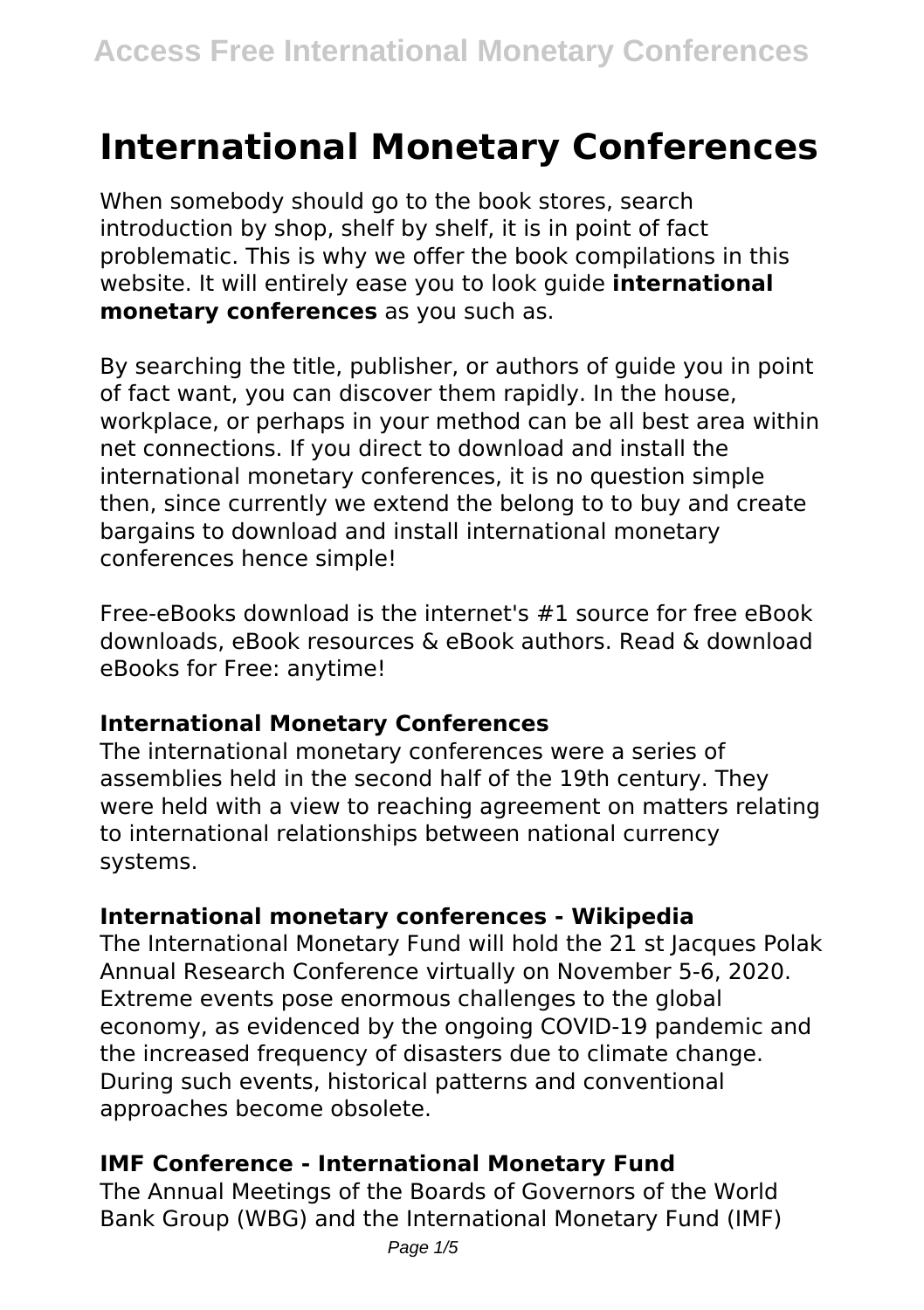bring together central bankers, ministers of finance and development, parliamentarians, private sector executives, representatives from civil society organizations and academics to discuss issues of global concern, including the world economic outlook, poverty eradication, economic development, and aid effectiveness.

## **Annual Meetings**

INTERNATIONAL MONETARY CONFERENCE IS FORMED UNDER THE AUSPICES OF THE AMERICAN BANKERS ASSOCIATION FOR THE PURPOSE OF CREATING A BETTER UNDERSTANDING OF INTERNATIONAL FINANCIAL AND MONETARY SYSTEMS AND FOR ENCOURAGING THE COOPERATION OF THE FINANCIAL INSTITUTIONS OF THE VARIOUS NATIONS SO THAT THEY MAY SERVE MOST EFFECTIVELY THE PEOPLES OF THEIR NATIONS

### **International Monetary Conference - GuideStar Profile**

In remarks at the International Monetary Conference (IMC), Secretary Geithner reviewed the progress made to date in transforming the U.S financial system, strengthening its resilience and soundness, and implementing the Wall Street reforms of the Dodd-Frank Act.

## **International Monetary Conference - Front page**

Jordan is a member of the Board of Directors and the Economic Consultative Committee of the Bank for International Settlements, as well as of the Financial Stability Board's Steering Committee. He represents Switzerland on the Board of Governors of the International Monetary Fund and is Chairman of the G10 Central Bank Counterfeit Deterrence ...

## **IMF Conference - International Monetary Fund**

International monetary conferences, their purposes, character, and results with a study of the conditions of currency and finance in Europe and America during intervening periods, and in their relations to international action

#### **International monetary conferences, their purposes ...**

The Bretton Woods Conference, formally known as the United Nations Monetary and Financial Conference, was the gathering of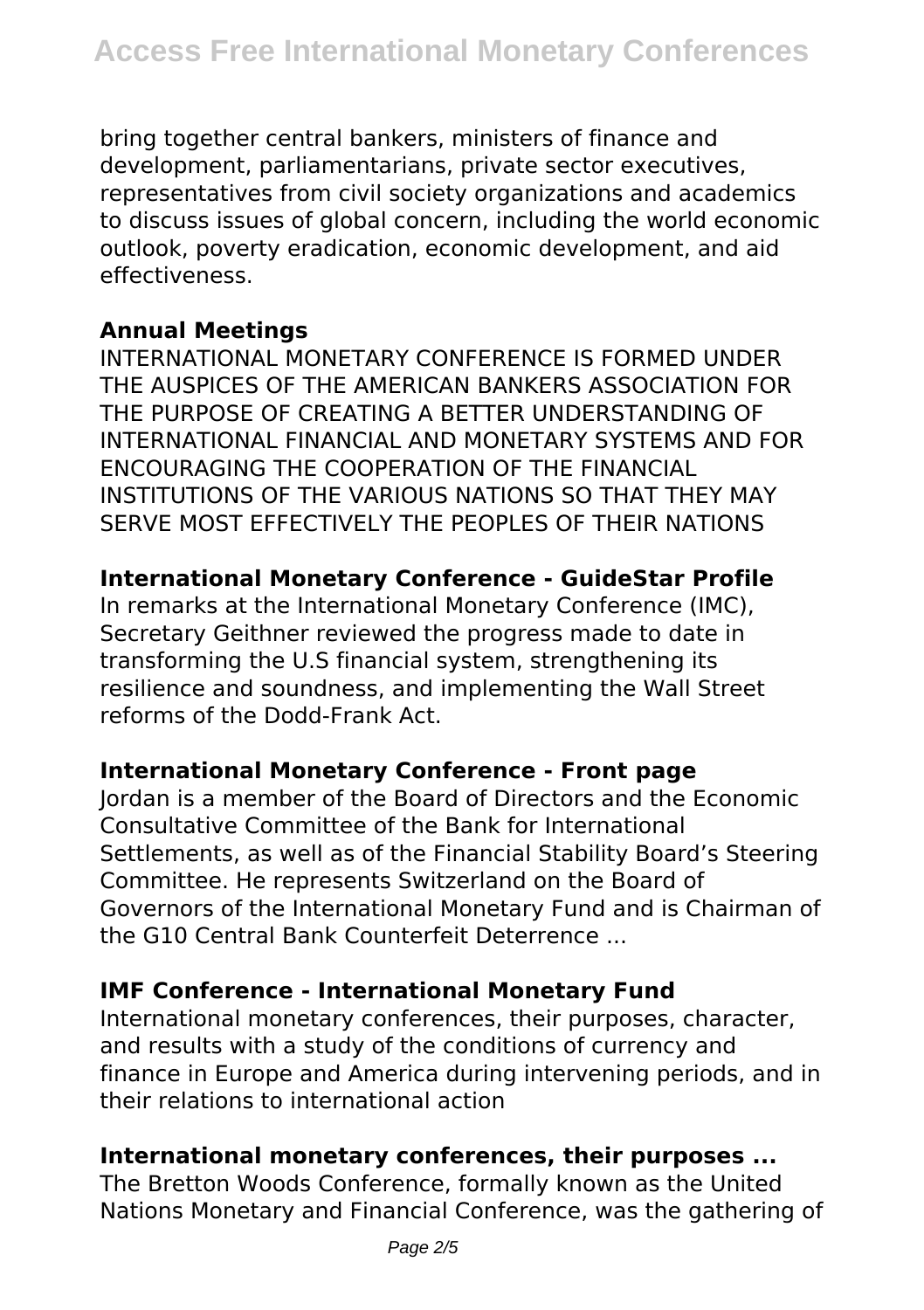730 delegates from all 44 Allied nations at the Mount Washington Hotel, situated in Bretton Woods, New Hampshire, United States, to regulate the international monetary and financial order after the conclusion of World War II. The conference was held from July 1 to 22, 1944. Agreements were signed that, after legislative ratification by member governments, established the Int

### **Bretton Woods Conference - Wikipedia**

IMS Barter is proud to present the businesses that have exceeded \$1 Million dollars in sales through the barter network! Since 1985, IMS Barter has helped tens of thousands of businesses save cash, increase sales, and attract new customers.

## **IMS B2B Barter – New Sales! - IMS Barter Trade Exchange ...**

We proudly announce our 15th Annual AMI Monetary Reform Conference, bringing together some of the world's leading experts on monetary history and theory together with some of the world's most serious advocates of real and achievable economic and monetary reforms.

## **2019 Conference - American Monetary Institute**

The 2020 Annual Meetings of the International Monetary Fund (IMF) and the Board of Governors of the World Bank Group (WBG) will be held virtually this year on October 12-18, 2020, to ensure the health and safety of participants and staff given health concerns around the COVID-19 virus.

### **2020 Annual Meetings of the International Monetary Fund ...**

The tenth conference organized by the International Research Forum on Monetary Policy (IRFMP) will be held at the Federal Reserve Board on March 23-24, 2018. The purpose of the IFRMP is to promote the discussion of innovative research on theoretical and empirical macroeconomic issues relevant for monetary policy.

## **International Research Forum on Monetary Policy**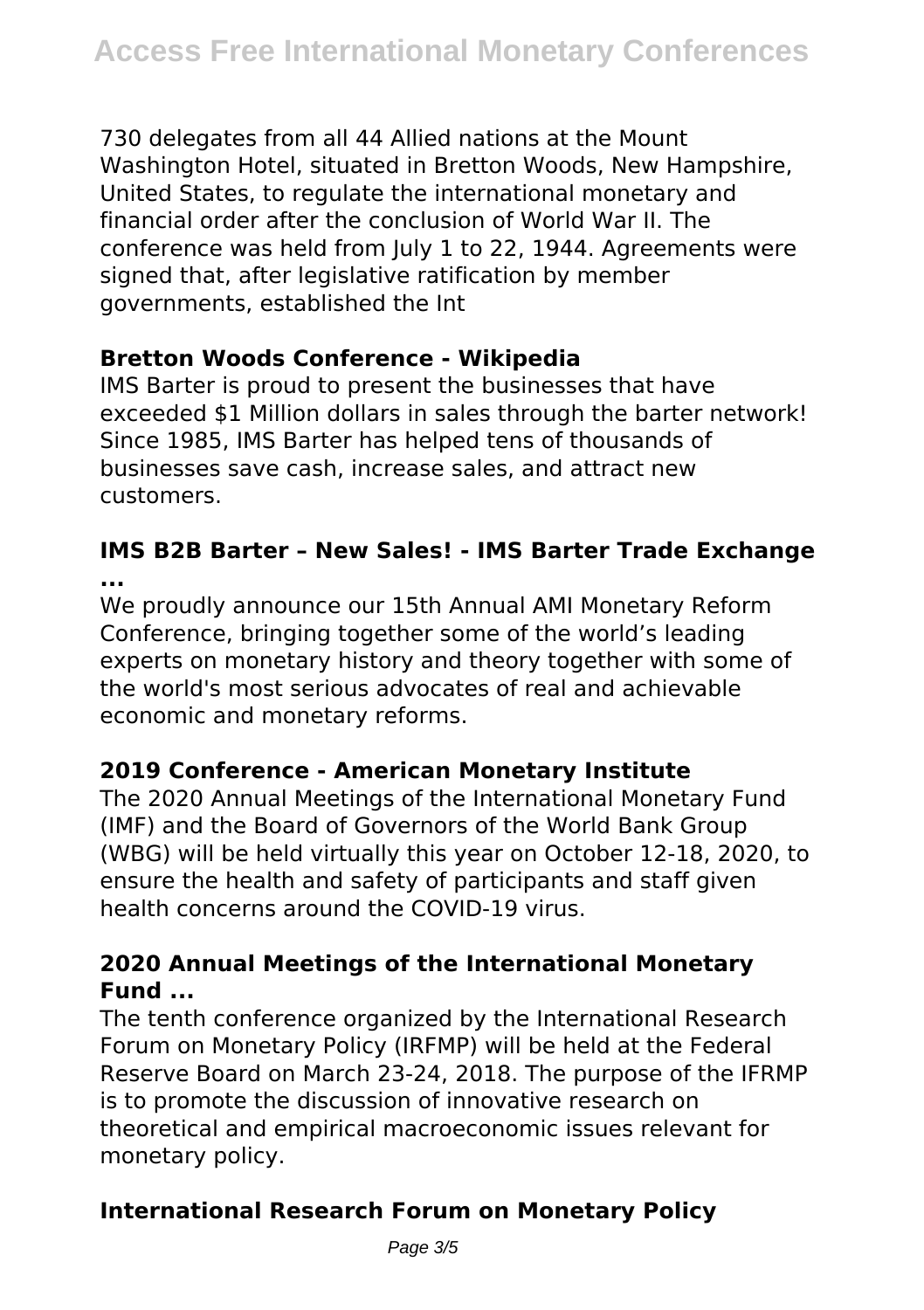International Research Forum on Monetary Policy 23-24 March 2018 Sponsored by the Euro Area Business Cycle Network (EABCN), the European Central Bank (ECB), the Federal Reserve Board (FRB), and the Georgetown Center for Economic Research (GCER) at Georgetown University. Participation is by invitation only.

**Tenth Conference of the International Research Forum on ...**

International Monetary Conferences Paperback – July 8, 2009. by Henry B. (Henry Benajah) Russell (Author) See all 9 formats and editions Hide other formats and editions. Price New from Used from Hardcover "Please retry" \$29.95 . \$29.95 ...

### **International Monetary Conferences: Russell, Henry B ...**

In response to worldwide deflation from 1873 to 1896, the Conferences of 1878, 1881, and 1892 reconsidered the merits of gold, and the leading states reaffirmed their adherence to the gold standard. Reti uses theories of international regimes to explain the roles of hegemonic power, domestic politics, and causal beliefs on conference diplomacy.

## **Silver and Gold: The Political Economy of International ...**

Christine Lagarde and Jim Yong Kim, held separate press conferences to outline their agendas for this year's IMF-World Bank annual meetings. They both addressed the importance of international...

## **International Monetary Fund and World Bank News Conference ...**

ABOUT THE CONFERENCE. The world economy has recently been experiencing highly volatile foreign exchange and capital markets, a spread of unusual monetary policy actions, and disappointing growth and stability. These developments have led to a host of policy proposals ranging from reforms of the international monetary system built on rules-based ...

## **International Monetary Stability - Past, Present, And ...**

Looking at first like something straight out of The Shining, this formidable building hosted the International Monetary